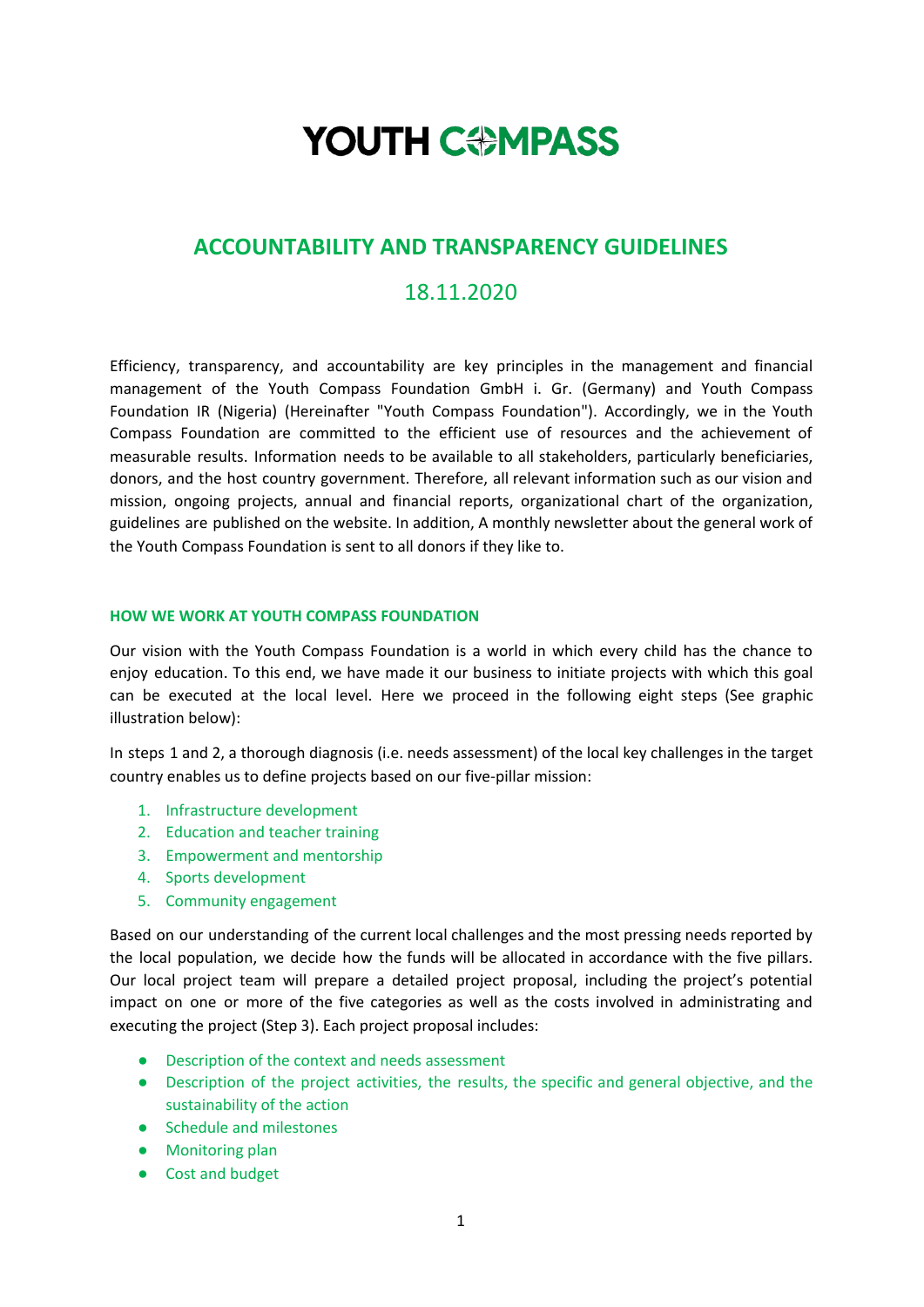In step 4, the project proposal is revised by the European project team and sent to the Supervisory Board for approval (Step 5). The Supervisory Board will assess the project proposal based on the following criteria:

- Relevance to the needs assessed and coverage (Number of beneficiaries reached)
- Implementation / action plan (Clear definition of goals, results, and activities)
- Feasibility
- Cost efficiency
- Sustainability

If the project proposal has been approved, the funding goes to the responsible local COO and a local project team, who implement and monitor the project (Step  $6$ )<sup>1</sup>. Project execution and spending are followed up and monitored by the local back office and the CFO. There are the following control measures, which are ensured by the local COO and the CFO, so that every euro spent has the greatest possible effect:

- Systematic determination of prices in line with the market for all purchases
- Subdivision of the project into milestones (each with an interim report) for financing in tranches
- Monthly narrative reports describing ongoing activities allow ongoing projects to be monitored
- The monthly financial report, which includes all expenses, invoices, and bank statements as well as the forecast for the next month, allows us to keep track of financial aspects of the project
- **•** Tracking of administrative expenses
- Interim report and financial report
- Annual review of the annual financial statements by an auditor

After the project has been carried out, a final financial and narrative report with the results achieved, success stories and knowledge gained will be prepared by the local back office and sent to the European project team and the CFO in order to inform the Supervisory Board, Advisory Board and the donors about the project execution and inform about the impact achieved (Step 7). Finally, the results are checked by our auditor (Step 8) and our donation partners are given the opportunity to visit the schools we support and see the effect for themselves with their own eyes.

#### **ACCOUNTABILITY AND TRANSPARENCY TO THE DONOR**

The Youth Compass Foundation is committed to full compliance with international standards of gender equality and the fight against fraud and corruption. While ensuring a reasonably high impact, commitment and control we are ambitious to keep administrative cost as low as possible. Moreover, the Youth Compass Foundation pays particular attention to corporate project funding since companies can be involved in the allocation of their funding to one or more of the five pillars and in project drafts (e.g. in our 'Education Catalyst' program). Despite the involvement of the companies in the allocation or in the 'Education Catalyst' partnership program, the Youth Compass Foundation places a special focus on the needs of the local population and guarantees their independence through our internal controls and expertise in the form of our Supervisory Board and the Advisory Board. Thus, as soon as the project has started, the financing companies are regularly informed about the ongoing projects. After completion of the projects, an impact report with a final

<sup>&</sup>lt;sup>1</sup> As we are still under development, funding is only released after relevant processes have been implemented